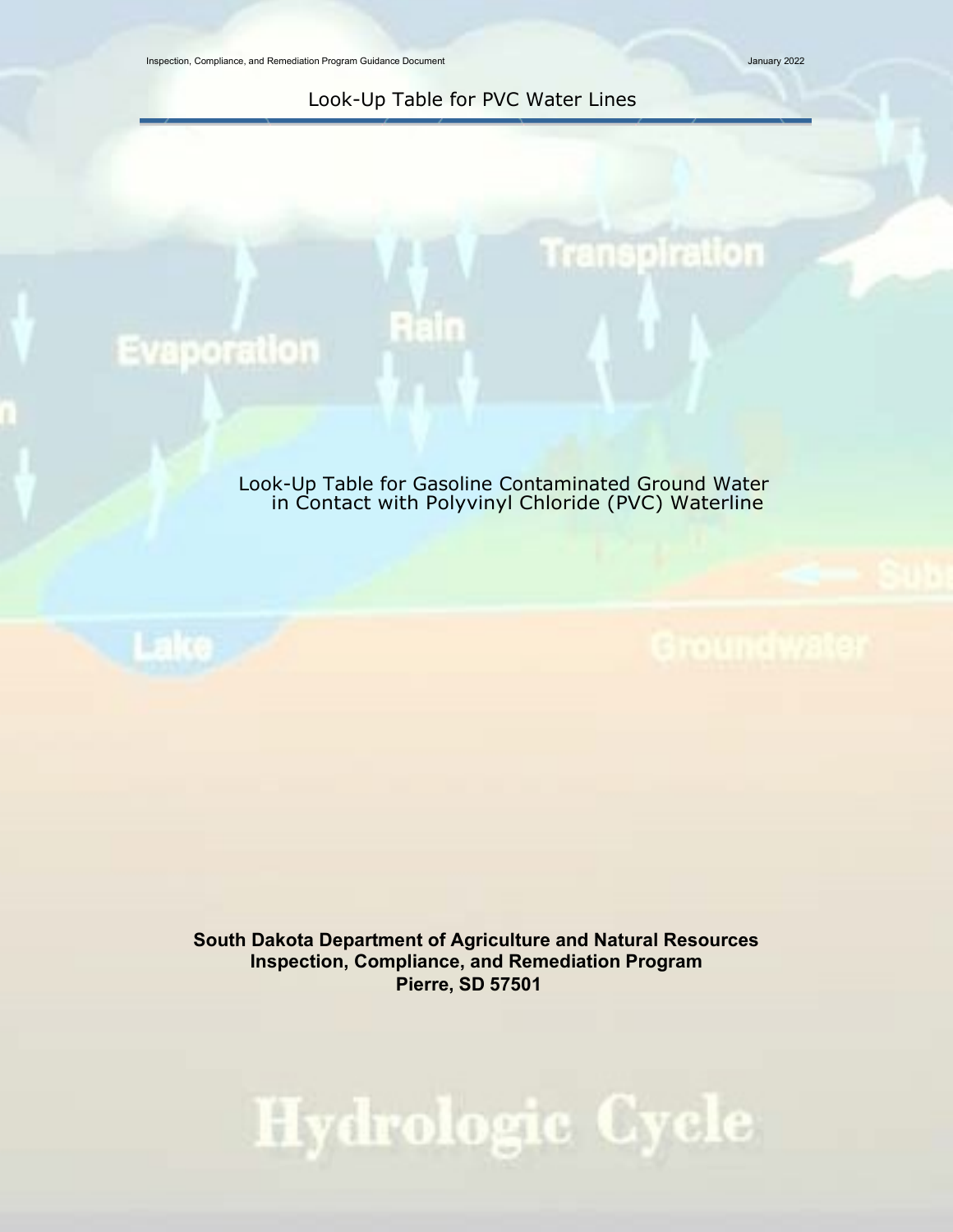## **Look-Up Table for Gasoline Contaminated Ground Water in Contact with Polyvinyl Chloride (PVC) Waterline**

| Chemical<br>of<br>Concern <sup>(1)</sup> | Max. Solubility in<br>Water<br>$\left(\text{mg}/\text{l} \times (20^0 \text{ C})\right)$ <sup>(2)</sup> | Average $\%$<br>in Gasoline <sup>(3)</sup> | Equilibrium<br>Concentration in<br>Ground Water (mg/l) | Activity $(4)(5)$ | Maximum<br>Allowable<br>Concentration<br>in Ground<br>Water $(mg/l)$ |
|------------------------------------------|---------------------------------------------------------------------------------------------------------|--------------------------------------------|--------------------------------------------------------|-------------------|----------------------------------------------------------------------|
| <b>Benzene</b>                           | 1780                                                                                                    | 1.8                                        | 32                                                     | 0.1               | 3.2                                                                  |
| <b>Toluene</b>                           | 515                                                                                                     | 12.3                                       | 63                                                     | 0.1               | 6.3                                                                  |

(1) Based on a review of the experimental literature for the permeation of polyvinyl chloride **(**PVC) pipe the Department believes that benzene and toluene represent the most concern, (i.e., softening of PVC).

- (2) Montgomery, John H., Welkom, Linda M., Groundwater Chemicals Desk Reference, (Chelsea, Michigan: Lewis Publishers, Inc.), 640 p., (1990).
- (3) W. Emile Coleman, Jean W. Munch, Robert P. Streicher, H. Paul Ringhand, and Frederick C. Kopler, 1984. The Identification and Measurement of Components in Gasoline, Kerosene, and No. 2 Fuel Oil that Partition into the Aqueous Phase after Mixing. Arch. Environ. Contam. Toxicol. 13, 171-178.

George P. Cross, 1971. Gasoline Composition and Vehicle Exhaust Gas Polynuclear Aromatic Content. Esso Research and Engineering Co., Linden, N.J., 124 p. PB 200-266

Harold E. Guard, James Ng, and Roy B. Loughlin, Jr., 1983. Characterization of Gasolines, Diesel Fuels, and Their Water Soluble Fractions. Naval Biosciences Laboratory, Oakland, CA, September 1983.

H.J. McDermott and S.E. Killiany, 1978. Quest for a Gasoline TLV. American Industrial Hygienists Association Journal 39, 110-117, February 1978.

National Research Council, 1981. The Alkyl Benzenes. National Academy Press, Washington, D.C.

W.N. Sanders and J.B. Maynard, 1968. Capillary Gas Chromatographic Method for Determining the C3 - C12 Hydrocarbons in Full-Range Motor Gasolines. Analytical Chemistry 40 (3), 527-535.

Mark E. Myers, Jr., Janis Stollsteiner, and Andrew M. Wims, 1975. Determination of Hydrocarbon Type-Distribution and Hydrogen/Carbon Ratio of Gasolines by Nuclear Magnetic Resonance Spectrometry. Analytical Chemistry pp(12), 2010-2015.

L.L. Stavinoha and F.M. Newman, 1972. The Isolation and Determination of Aromatics in Gasoline by Gas Chromatography. Journal of Chromatographic Science pp (9), 583-589.